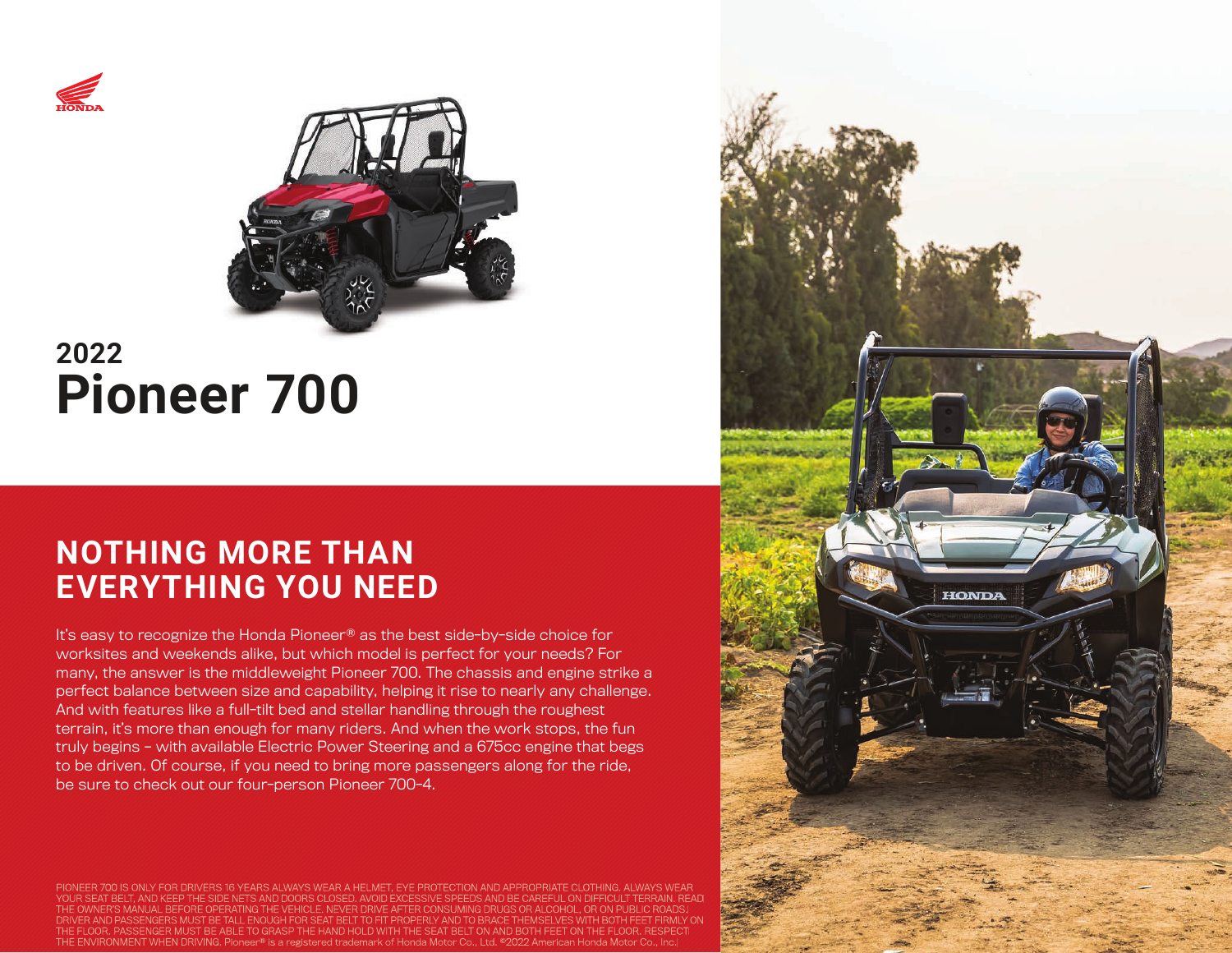



**Pioneer 700**

OLIVE



FEATURES & BENEFITS

### ELECTRIC POWER STEERING (EPS)

When you're driving off road, power steering can be a big help, especially in rocky terrain, on sidehills, or over logs and dried ruts. Honda EPS is one of the best: there are no belts or pumps to slip, break or leak. It's a "smart" system too — you get more assistance when you need it, and less when you don't. (Available on Pioneer 700 Deluxe.)

#### AT/MT MODE AND PADDLE SHIFTERS

With the Honda Pioneer 700 Deluxe, you can let the automatic transmission shift for you, or you can take charge and choose which gear you want for yourself via the steering column mounted paddle shifters — you can even shift from auto to manual ( $AT$  to  $MT$ ) on the  $f(v)$ !

### **Pioneer 700 Deluxe**





#### RUGGED 675cc LIQUID-COOLED ENGINE

Power to go further, and to keep on going. That's what the 675cc four-stroke single delivers. Rubber-mounted for less cabin vibration. Fuel-injected for reliable starts and performance in inclement weather. And proven reliability for hunting down thrill after thrill.



#### TILT BED – VERSATILITY

With the cargo bed's large capacity and durable construction, we've made hauling heavy loads easy. So it makes sense that we'd make dumping the load easy, too. Thanks to the smartly-designed hydraulic assist strut, you can tilt the bed and dump the cargo, even with one person

PEARL RED

Honda PHANTOM CAMO®